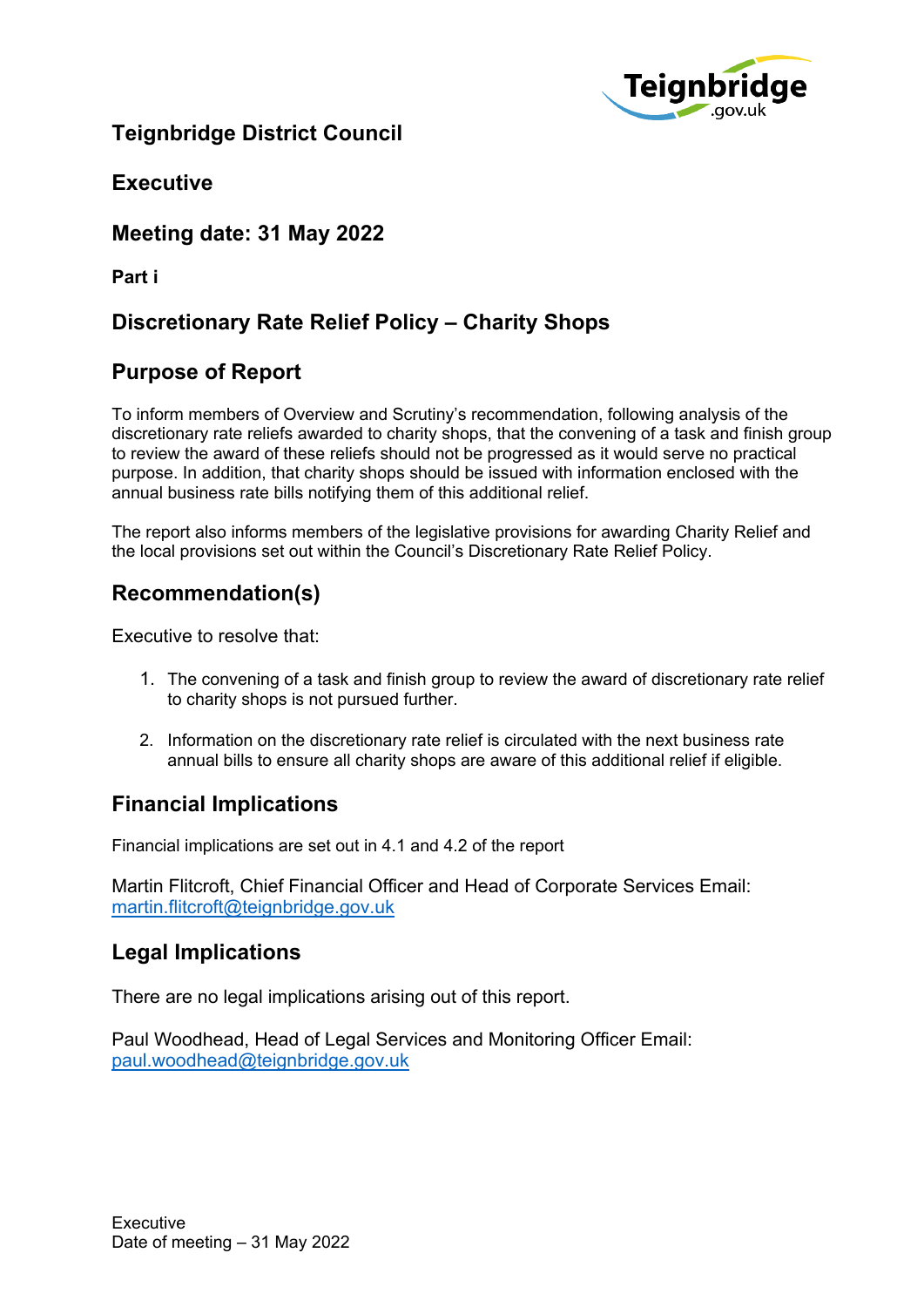

### **Risk Assessment**

Given the number and value of awards there are no risks associated with this recommendation.

Matthew Billings, Business Rates Lead Officer Email: [matthew.billings@teignbridge.gov.uk](mailto:matthew.billings@teignbridge.gov.uk)

## **Environmental/ Climate Change Implications**

None

Will Elliott, Climate Change Officer Email: [william.elliott@teignbridge.gov.uk](mailto:william.elliott@teignbridge.gov.uk)

### **Report Author**

Matthew Billings – Lead Officer NNDR & Sundry Debt Email: [matthew.billings@teignbridge.gov.uk](mailto:matthew.billings@teignbridge.gov.uk)

#### **Executive Member**

Cllr Richard Keeling – Executive Member for Corporate Resources

### **Appendices/Background Papers**

Teignbridge Discretionary Rate Relief Policy

#### **1. Introduction**

- 1.1 On 15<sup>th</sup> November 2021, the Overview and Scrutiny Committee 1 considered the report of the Voluntary Sector Funding Task and finish Group which set out a number of recommendations. One of the recommendations was for Committee to recommend to Executive that a task and finish group be convened to carry out a review of the Business Rates Discretionary Relief policy and take recommendations specifically relating to charity shops to a future O&S meeting.
- 1.2 Executive approved the recommendation on 8 February 2022
- 1.3 Overview & Scrutiny Committee 1 gave consideration on 10 May 2022 to a subsequent report which identified that only two charity shop premises receive a 20% discretionary 'top up'.
- 1.4 It was considered that given the very low number and cost of premises receiving discretionary support there would be no benefit to convening a task and finish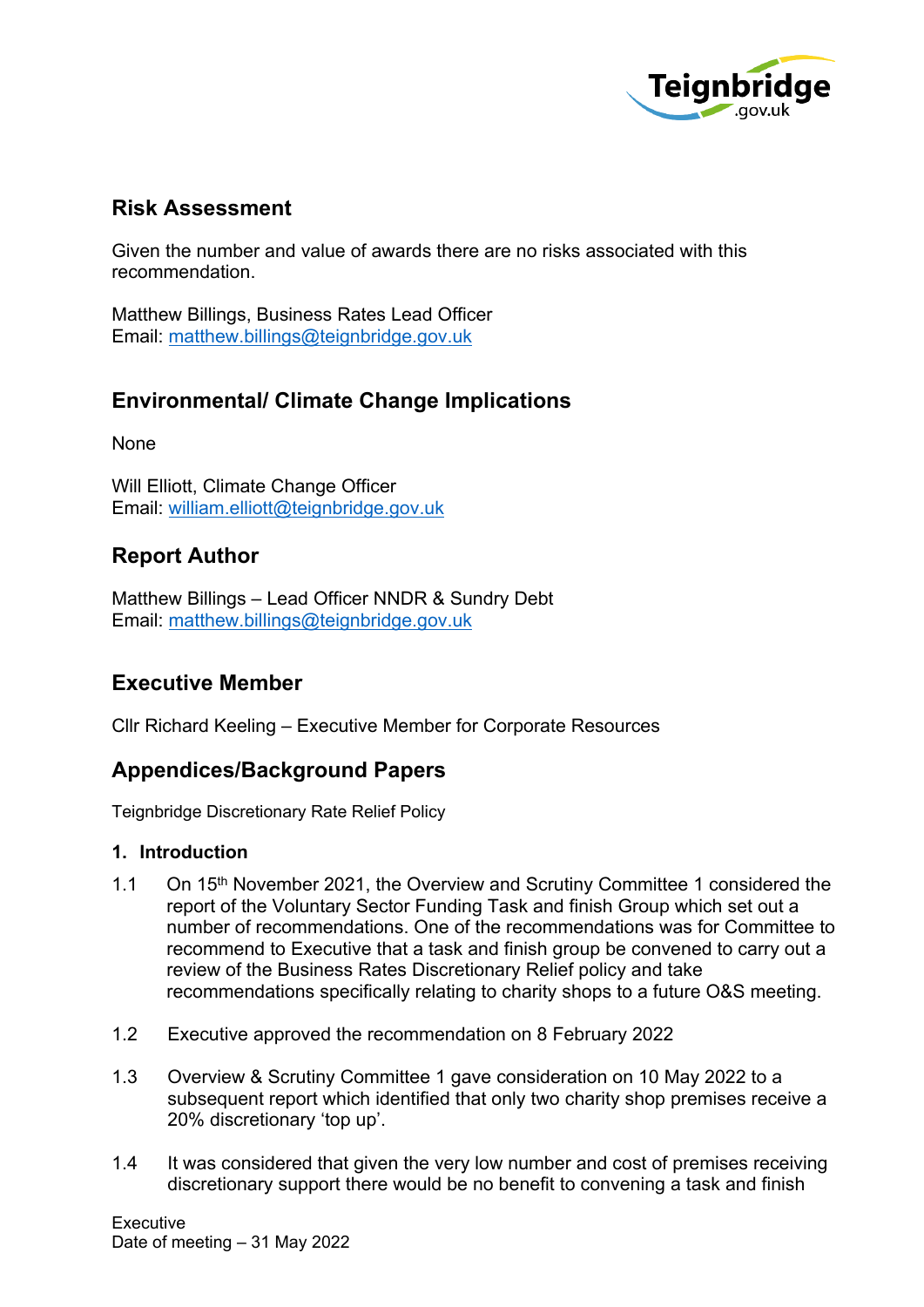

group to review the reliefs awarded to this type of organisation. However it was considered that information on discretionary rate relief should be made available to charity shops in their business rate bills.

#### **2. Background**

- 2.1 The Local Government Finance Act 1988 provides for the granting of mandatory and discretionary relief under sections 43 and 47 respectively.
- 2.2 Charities and Trustees for charities are only liable to pay one fifth of the Non Domestic Rates that would otherwise be payable where a property is occupied and used wholly or mainly for charitable purposes. This is applied as a mandatory relief of 80%.
- 2.3 For the purpose of the Act, a charity is an organisation or trust established for charitable purposes, whether or not it is registered with the Charity Commission. Since April 2004, provision has been extended under the Local Government Act 2003 to include registered Community Amateur Sports Clubs.
- 2.4 For charity shops, the premises must meet the criteria laid down by section 64 (10) of the Local Government Finance Act 1988 which states that the premises are to be treated as used for charitable purposes at any time it is wholly or mainly used for the sale of goods donated to the charity and the proceeds of goods (after deductions for expenses) are applied for the purpose of the charity.
- 2.5 The Council has discretion to grant relief of up to a further 20% for these mandatory cases under its discretionary policy.

#### **3. Teignbridge Discretionary Rate Relief Policy**

- 3.1 Our Discretionary rate relief policy sets out how we approach a determination of discretionary relief and the factors taken into consideation. Requests for most types of discretionary relief must be made by application.
- 3.2 With regard to charities applying for discretionary 'top up' relief over and above mandatory relief, there are several criteria for consideration including:
	- Fit with the Councils corporate vision and values.
	- Activity at premises including whether it allows the council to deliver services which could not otherwise be provided.
	- Whether the organisation is a national or local charity.
	- If there is significant benefit to the local residents of Teignbridge.
	- The funding position of the charity.
- 3.3 With specific regard to charity shops our policy states that asn award of relief will normally be the exception rather than the rule. The shop will be considered for relief only where all goods for sale are donated or are own logo items and all the